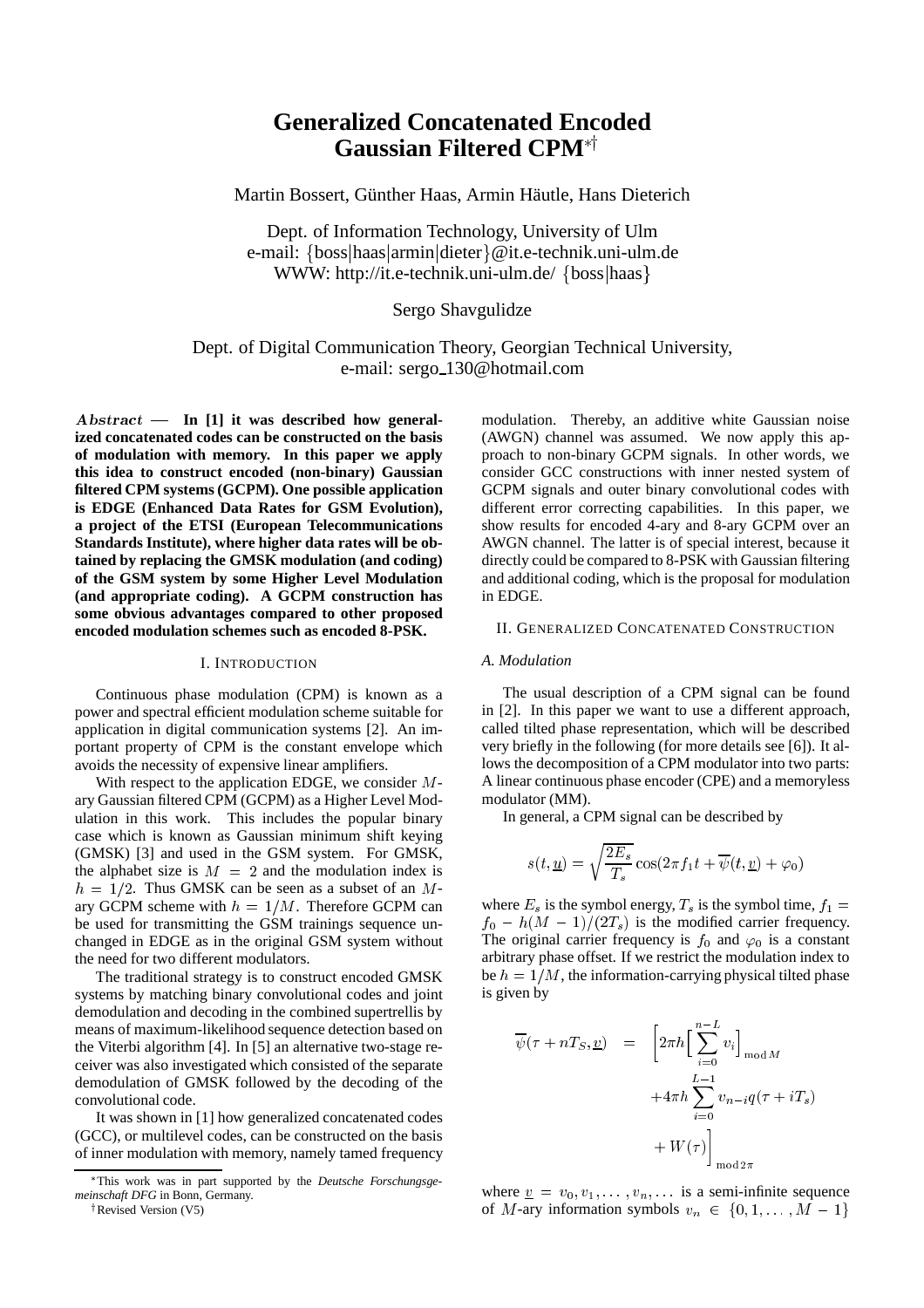and  $W(\tau)$  is some information independent term, given exactly in [6]. The phase response is defined by  $q(t)$  =  $\int_{-\infty}^{t} f(\tau) d\tau$  where  $f(t)$  is the frequency response. For Gaussian filtered CPM it can be expressed as

$$
f(t) = \frac{1}{2T_s} \left[ Q \left( 2\pi B_b \frac{t - T_s/2}{\sqrt{\ln 2}} \right) - Q \left( 2\pi B_b \frac{t + T_s/2}{\sqrt{\ln 2}} \right) \right]
$$

where  $Q(t) = \int_t^{\infty} (1/t) dt$ <sup>t</sup> the normalized bandwidth. Since the frequency pulse has <u>participate and the second second in the second second in the second second in the second second in the second second in the second second in the second second in the second second in the second second in the second secon</u>  $(2\pi) \exp(-\tau^2/2)d\tau$  and  $B_bT_s$  is an infinite duration it is limited for practical reasons to <sup>L</sup> symbol intervals. The pulse length  $L$  can be considered as the memory of the modulator. In order to preserve the spectral characteristics, its value should be chosen large enough, so that  $q(LT) = 1/2$  is satisfied.

One can directly see from the above representation that the tilted physical phase and the transmitted GCPM signal within some time interval  $[nT_s, (n + 1)T_s]$  only depends on the last L information symbols  $v_n, \ldots, v_{n-L+1}$  and the sum

$$
c_n = \left[\sum_{i=0}^{n-L} v_i\right]_{\mod M}
$$

which is an accumulation of all former information symbols. Using this fact, the GCPM modulator can be decomposed into a time-invariant memoryless modulator and a time-invariant continuous phase encoder with memory, which we call the GCPM encoder. It follows that the modulator state can be uniquely described by the <sup>L</sup>-tuple

$$
(v_{n-1}, v_{n-2}, \ldots, v_{n-L+1}, c_n)
$$

Therefore, M-ary GCPM with  $h = 1/M$  can be represented by means of a trellis diagram which contains  $M<sup>L</sup>$  nodes (states) at each tier and each node consists of  $M$  incoming and <sup>M</sup> outgoing branches. It can be seen from Fig. 1 that the conventional GCPM encoder model results in an encoder with feedback.

Fig. 2 shows the same modulator with an alternative realization of the continuous phase encoder. The adders in the right part of this CPE can also be realized in the memoryless modulator. Therefore it is possible to realize an equivalent feedback-free GCPM modulator with the same number of states, if the  $M$ -ary input symbols are differentially encoded by a conventional precoder with transfer function  $T(D) = 1 - D$  (subtraction is carried out modulo M). This modulator is shown in Fig. 3. It realizes a modified GCPM scheme (MGCPM) with the same set of output signals and the same spectrum but with different mapping from information symbols to output signals compared to the conventional GCPM.

The input sequence of the GMSK modulator after the differential precoder is

$$
v(D) = u(D)(1 - D)
$$

where  $u(D)$  is the D-transform of the precoder input sequence. The MGCPM continuous phase encoder including the precoder can be described by the generator matrix

$$
\underline{G}(D)=(1,D,\ldots,D^L)\quad.
$$

A state of the GCPM encoder trellis at a time  $n$  can be expressed by the <sup>L</sup>-tuple

$$
\underline{\sigma}_n = (u_{n-L}, \ldots, u_{n-1}) \quad ,
$$

and a branch in the trellis can be defined by

$$
\underline{\gamma}_n = (u_{n-L}, \dots, u_{n-1}, u_n) \quad .
$$

In the following part of out paper only the MGCPM modulation is used.



Fig. 1: Decomposition of an <sup>L</sup>-response GCPM modulator.



Fig. 2: Decomposition of an <sup>L</sup>-response GCPM modulator with alternative realization of CPE.



Fig. 3: Modified <sup>L</sup>-response GCPM modulator (MGCPM).

#### *B. Partitioning with Scrambler*

For the construction of a GCC scheme, a partitioning method is needed which partitions the inner system (here MGCPM modulation) into nested subsystems with improved characteristics. We apply the partitioning method via scrambler as presented in [1], [7], and [8] to increase the Euclidean distance in each partitioning step. In the following the main idea is shortly described. For more details see [1], [7] and [8].

Consider the trellis diagram of MGCPM where each path in the trellis described by a sequence of transitions corresponds to a transmitted MGCPM signal. In order to obtain a subsystem of MGCPM signals, a path puncturing method can be considered where within the trellis, paths are deleted by puncturing certain transitions  $\underline{\gamma}_n$  in the trellis by periodically fixing certain bits in the information sequence. The trellis with the reduced set of paths gives the subsystem.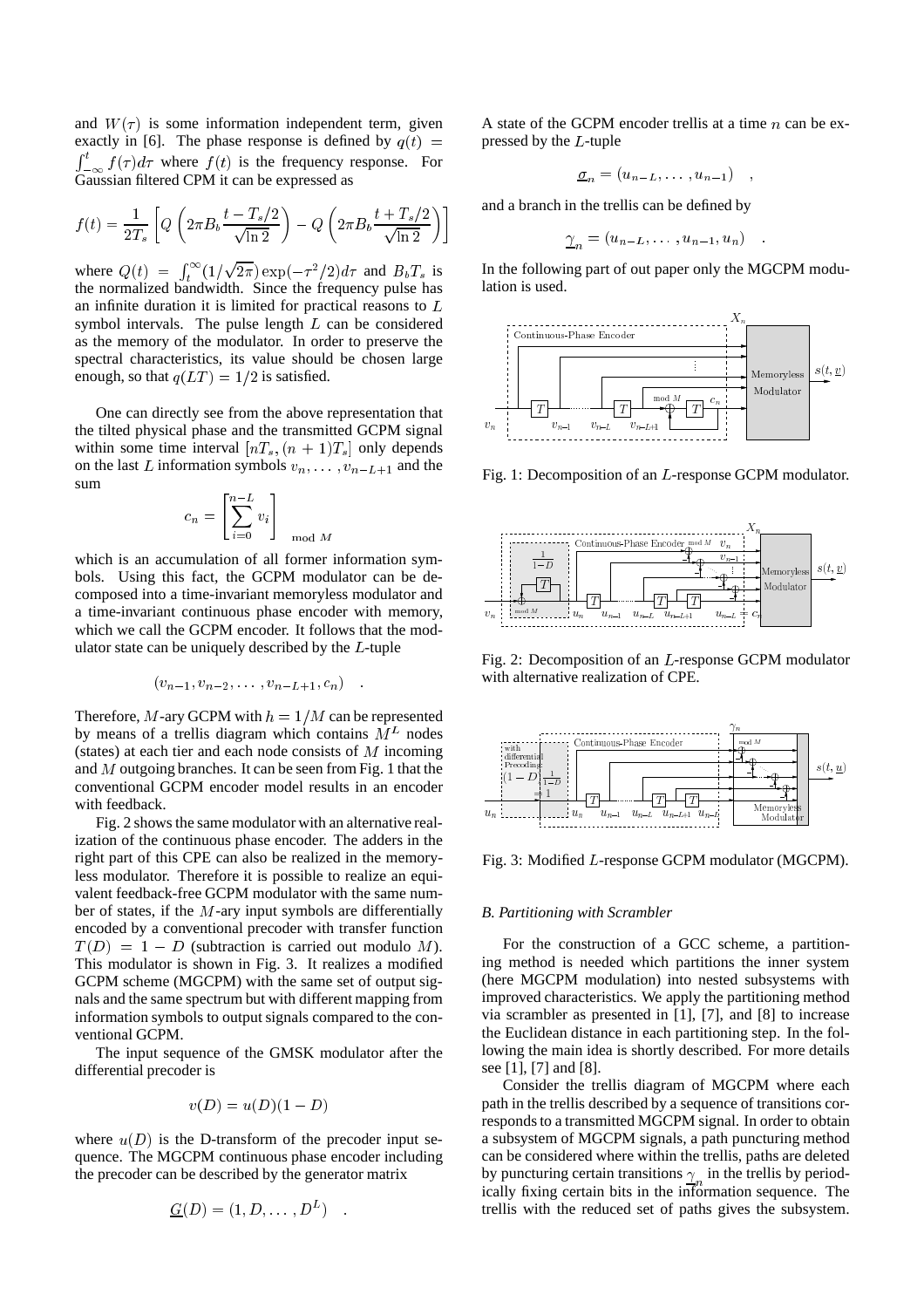The aim is to reach in all subsystems a higher Euclidian distance compared to the original set of signals. To achieve this goal, distances between all possible pairs of signals in the original set have to be calculated. Then, if it is possible, the signals of pairs with small distance have to be put into two different subsets by means of partitioning. (In case of partitioning of linear convolutional codes, it is sufficient to regard always only the linear subcode and its free distance (see [9] and [10]). That is not sufficient for nonlinear case that includes the partitioning of MGCPM.)

Table 1: Inverse Scrambler Matrices for <sup>4</sup>-ary and <sup>8</sup>-ary MGCPM with  $B_bT_s = 0.3$ ,  $h = 1/M$  and  $L = 2$ 

.

| М | Scr.            | inv. Scrambler                 | İ                   | $d^{2,\overline{(j)}}$ | $\delta^{2,\overline{(j)}}$ |  |
|---|-----------------|--------------------------------|---------------------|------------------------|-----------------------------|--|
|   | $I_2$           | 1<br>$\overline{0}$            | 1                   | 1.09                   |                             |  |
| 4 |                 | 0                              | 2                   | 3.63                   |                             |  |
|   | C <sub>2</sub>  | $1 + D^2$<br>D                 |                     | 1.09                   |                             |  |
|   |                 |                                | 2                   | 5.11                   |                             |  |
|   |                 | $1+D$<br>0<br>O                |                     | 1.09                   |                             |  |
|   | $\mathcal{C}_4$ | 0<br>1<br>1                    | $\overline{2}$<br>3 | 1.20                   |                             |  |
|   |                 | $1+D$<br>D<br>D<br>1           |                     | 3.63                   |                             |  |
|   |                 | 1<br>D<br>0<br>0               | 4                   | 9.68                   |                             |  |
|   |                 | $1\;0\;0^\cdot$                | 1                   | 0.28                   | 0.42                        |  |
| 8 | $I_3$           | $\mathbf{1}$<br>0<br>0         | $\overline{c}$      | 1.09                   | 1.63                        |  |
|   |                 | $\mathbf{1}$<br>0 <sub>0</sub> | $\overline{3}$      | 3.63                   | 5.44                        |  |
|   |                 | 0<br>0                         |                     | 0.28                   | 0.42                        |  |
|   | $C_3$           | $1+D^2$<br>D<br>0              | 2                   | 1.09                   | 1.63                        |  |
|   |                 | 1<br>0                         | 3                   | 5.11                   | 7.66                        |  |

In most cases, using the input sequence directly for the puncturing (we call it arbitrary partitioning) does not consistently improve the distances within the subsets. In order to find the best path puncturing, the mapping of the information sequences to the signals is changed by a scrambler. The cascade of this scrambler and the original MGCPM encoder can be considered as an equivalent MGCPM encoder.

A systematic computer search was performed to find the best scrambler matrices  $C_m$  for 4-ary MGCPM with  $m =$ 2; <sup>4</sup> partitioning levels. The results are listed in Table 1 in form of the inverse Scramblers where  $d^{2,(j)}$  is the squared free Euclidean distance and  $\delta^{2,(j)}$  is the normalized squared free Euclidean distance in the MGCPM (sub)systems of step  $j, j = 1, 2, \ldots, m.$ 

For 8-ary MGCPM with  $m = 3$  partitioning levels, the best scrambler that could be found up to now is identical to the unity matrix  $(I_3)$ . Although using  $I_3$  is equal to arbitrary partitioning (without a scrambler), increased distances are obtained in the subsets.

A second scrambler  $C_3$  for 3-level partitioning of 8-ary MGCPM can be directly constructed using the scrambler C2 for <sup>4</sup>-ary MGCPM. This can be done by simple expansion of  $C_2^-$ 

$$
C_3^{-1} = \begin{pmatrix} 1 & (0,0) \\ (0,0)^T & C_2^{-1} \end{pmatrix}
$$

;

where the first subset of 8-MGCPM can be regarded as 4-MGCPM having the same distance properties. Therefore, one gets the same squared Euclidean distance  $d_{8-MGCPM}^{2,(3)} = d_{4-MGCPM}^{2,(3)} = 5.11$  in the third partitioning step as in the second partitioning step of 4-ary MGCPM when  $C_2$  is used. This scrambler was not used in the simulations due to the following reason: The changed mapping realized by the second row of  $C_3^{-1}$ , which results in the bigger distance gain in the third partitioning step, also leads to a small loss in the bit error performance of the second level, which in its turn leads to a loss in overall performance.

#### *C. Generalized Concatenated MCPM Scheme*

Now we are able to construct a generalized concatenated code using the partitioning of the inner code (MGCPM). Since each of the  $m$  subsystems of signals should have different distance characteristics, we use m outer convolutional codes with error-correcting capabilities adapted to the corresponding inner subsystems.

Below we briefly describe the procedures of encoding and decoding which are similar to the TFM case [1]. In Fig. 4 and Fig. 5 both procedures are shown by means of an example with  $m = 3$  partitioning levels.

First consider the modulation and encoding scheme (Fig. 4). The binary information sequence is divided into *m* binary subsequences  $y^{(j)} = (y_0^{(j)}, y_1^{(j)}, \dots, y_n^{(j)}, \dots)$  $(j = 1, \ldots, m)$  which are separately encoded by m independent convolutional encoders. The outputs of all encoders are interleaved and then used as the <sup>m</sup> scrambler input sequences  $\underline{z}^{(j)}$ . The m binary output sequences  $\underline{u}^{(j)}$  of the scrambler are serialized, mapped onto an <sup>M</sup>-ary sequence  $\underline{u}$  with elemnts  $u_n \in \{0, 1, \dots, M-1\}$  and this is fed into the precoded GCPM modulator.

As a result of encoding and modulation, we obtain the sequence of a generalized concatenated code with inner nested MGCPM signals and outer convolutional codes.

As the jth outer convolutional code,  $j = 1, 2, \ldots, m$ , we use binary codes of rate  $R_i$  with parameters  $(n_j, k_j, d_f^{(j)})$  and overall constraint length  $\nu_j$ , where  $d_f^{(j)}$ denotes the free Hamming distance.  $\cdot$ 



Fig. 4: Encoding and modulation scheme for GCC with 3 partitioning levels (e.g. GCC3 or GCC4 from Table 2).



Fig. 5: Decoding and demodulation scheme for GCC with 3 partitioning levels (e.g. GCC3 or GCC4 from Table 2).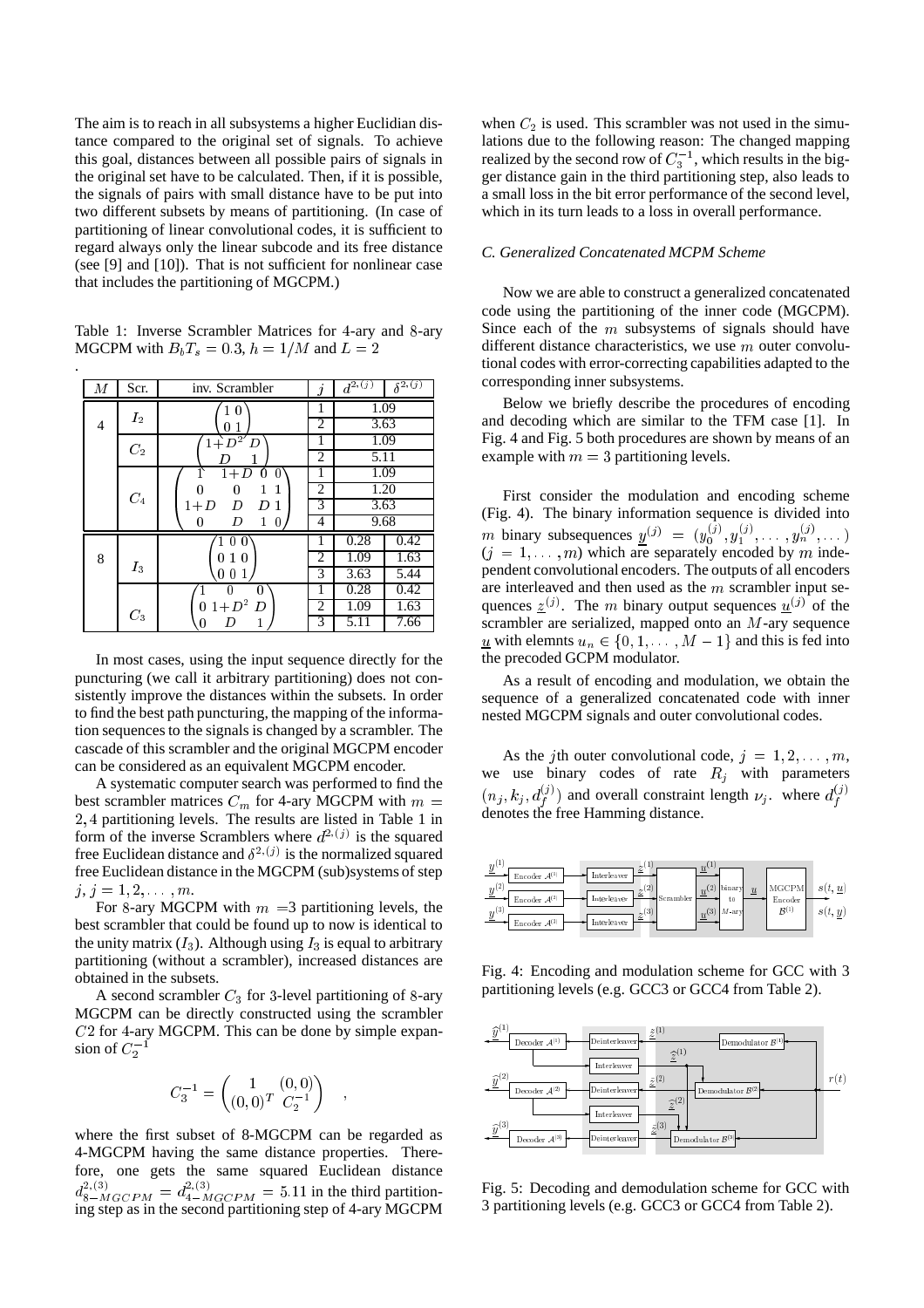| Name             |      |                    |                | overall        | Code  |            |            |           | decoding          | $+$ demod.                       | $=$ branch       |
|------------------|------|--------------------|----------------|----------------|-------|------------|------------|-----------|-------------------|----------------------------------|------------------|
| of               |      |                    | Scrambler      | Rate $R$       | Rate  |            |            |           | complexity        | complexity                       | complex.         |
| constr.          | М    | L                  |                | [bps]          | $R_c$ | $R_{A_1}$  | $R_{A_2}$  | $R_{A_3}$ | per bit           | per bit                          | per bit          |
| GCC4             | 8    | ◠                  | $I_3$          | 5/2            | 5/6   | $\sqrt{2}$ |            |           | $/5$ 32           | $2/5$ .<br>$512 + 64 + 8$        | $240^{a}$        |
| GCC <sub>3</sub> | 8    | ◠                  | $I_3$          | ົ              | 2/3   | 18         | 7/8        |           | $/2 \frac{32}{3}$ | $512+64+8$                       | 308              |
| 4GCPM            | 4    | 2                  |                | $\overline{2}$ |       |            |            |           | $\theta$          | $\sqrt{2} \cdot 64$              | 32               |
| GCC <sub>2</sub> | 4    | 2                  | $C_{2}$        | 4/3            | 2/3   | 1/3        |            |           | /4.32             | $(64 + 8)$<br>3/4                | 62 <sup>b</sup>  |
| GCC1             | 4    | $\overline{2}$     | C <sub>2</sub> |                | /2    | l/14       | 13/<br>/14 | —         | 32                | $(64+8)$                         | 104 <sup>c</sup> |
| <b>GMSK</b>      | 2    | $\mathcal{L}$<br>∠ |                |                |       |            |            |           | $\Omega$          | 8                                | 8                |
| GCCc             | 8(4) |                    | $I_3(I_2)$     | 3/2            | /2    |            | /2         |           | $/3$ 32           | 2/3<br>$(16 + 4)$<br><b>1999</b> | 24               |
| GCCb             | 8(4) |                    | $I_3(I_2)$     | 4/3            | 4/9   |            | 1/3        |           | $(4 \t32$         | $(16 + 4)$<br>$3/4$ (            | 23               |
| GCCa             | 8(4) |                    | $I_3(I_2)$     |                | /3    |            | 1/5        | 4/5       | 32                | $16 + 4$                         | 52               |

Table 2: Code rates and branch complexities for GCC constructions with MGCPM ( $B_bT_s = 0.3$ ,  $h = 1/M$ ).

Corrections after publication in *Proc. European Wireless '99 – 4.ITG-Fachtagung "Mobile Kommunikation"*, ITG Fachbericht 157, pages 331 – 396, Munich, Germany, October 1999:

Accidentally the worse value  $298 = 1/5 \cdot 32 + 2/3 \cdot (512 + 64 + 8)$  was given in the published version.

<sup>b,c</sup> These both values had accidentally been swapped in the published version. See also discussion of simulation results (footnote 1).

The overall code rate of GCC then is

$$
R_c = (1/m) \sum_{j=1}^m R_j
$$

with  $R_j = k_j / n_j$ . The overall Rate (in bits per symbol, bps) of the encoded modulation scheme can be calculated as

$$
R = \log_2(M) R_c
$$

In case of termination of the MGCPM modulation or the outer codes there exists some fractional rate loss. This is neglected in the following as blocklengths are expected to be large enough.

Now consider the demodulation and decoding scheme (Fig. 5). The generalized concatenated decoding (GCD) algorithm of GCC also consists of  $m$  steps. Each step contains inner-stage demodulation of signals and outer-stage decoding of the convolutional codes. Consider that the signal  $s(t, u)$  is transmitted, and the signal

$$
r(t) = s(t, \underline{v}) + n(t)
$$

is received where  $n(t)$  is the additive Gaussian noise.

In the first step, i.e.  $j = 1$ , the received signal is demodulated on the basis of the original MGCPM trellis diagram. This procedure can be carried out by the symbol by symbol maximum *a posteriori* probability (MAP) algorithm [11] or the less complex soft-output Viterbi algorithm (SOVA) [12], which can be easily applied to CPM trellis diagrams. This results in the soft-output sequence  $\tilde{z}^{(1)} = (\tilde{z}_0^{(1)}, \tilde{z}_1^{(1)}, \dots)$  for the encoded (and interleaved) sequence  $z^{(1)}$ . This is de-interleaved and used as soft-input information for the Viterbi decoder [4] of the first outer convolutional code. As a result, we obtain an information sequence  $\hat{y}^{(1)}$  and its corresponding code sequence. The interleaved code sequence  $\hat{\underline{z}}^{(1)} = (\hat{z}_0^{(1)}, \hat{z}_1^{(1)}, \dots)$  uniquely defines the subtrellis that has to be used in the second step of the algorithm.

Consequently, we can demodulate the received signal again, but now according to the nested subtrellis. The result of this demodulation is the soft-output information  $\tilde{z}^{(2)}$  for the second encoded sequence and can be used as input for the second outer Viterbi decoder. This will yield a second outer information sequence  $\hat{y}^{(2)}$  and a code sequence  $\hat{z}^{(2)}$ that determines the modulation subset of the next step, and so on.

In general, at the *j*th step of the algorithm on the basis of the subtrellis of nested MGCPM, the received signal is demodulated, the <sup>j</sup>th outer convolutional code is decoded and the subtrellis for the  $(j + 1)$ th demodulation step is determined.

After the demodulation and decoding of all <sup>m</sup> steps, the estimated information sequence  $\hat{y}$  is obtained by serializing the subsequences  $\hat{y}^{(1)}, \ldots, \hat{y}^{(m)}$ .

The GCD algorithm can be applied both with coherent and noncoherent demodulation at the inner stage. In this paper only the case of coherent demodulation is considered.

#### III. SIMULATION RESULTS AND DISCUSSION

In this section, we present the simulated bit error rates (BER) of generalized concatenated MGCPM based on known binary convolutional codes for the AWGN channel. We have chosen block interleavers with sizes about 1000 bits and depths of <sup>9</sup> to <sup>10</sup> rows which are sufficient to avoid the dependence of errors in the consecutive symbols of each outer code.

In order to preserve the spectral characteristics, on the transmitting side we considered MGCPM as a 4-response MCPM scheme. However, for complexity reasons, on the receiver side the MGCPM (sub)systems are demodulated on the basis of  $M^2$ -state trellis diagrams ( $L = 2$ ). Although this is suboptimal demodulation, there is nearly no difference in bit error rate compared to optimal demodulation with  $L = 4$ .

Demodulation complexity increases for <sup>8</sup>-ary MGCPM. Therefore in this case, we even used  $M<sup>1</sup>$ -state trellis diagrams for demodulation, limiting to  $L = 1$ . This is real suboptimal demodulation and bit error rates deteriorate explicitly compared to optimal demodulation. Therefore different outer convolutional codes have to be chosen compared to demodulation with  $L = 2$ .

In the following constructions, we used MGCPM modulation with the normalized bandwidth  $B_bT_s = 0.3$ . We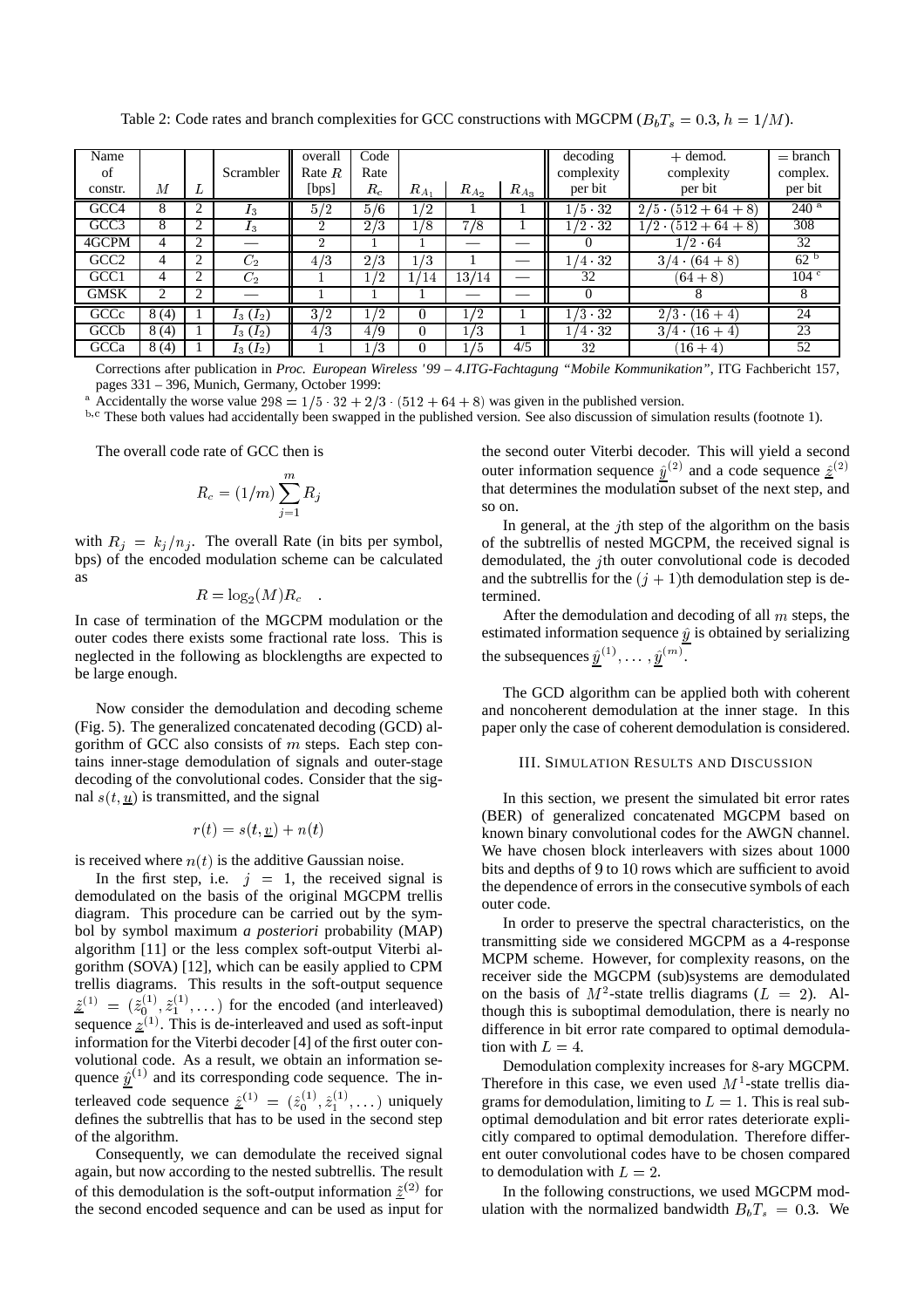used outer binary convolutional codes with overall constraint length  $\nu_j = 4$  which have the same state complexity  $W = 16$  as the 4-ary MGCPM modulation system (with  $L = 2$ ). All code parameters were taken from [13] and [14].

For all GCC constructions presented, the parameters are listed in Table 2. We also calculated branch complexities (as proposed in [15]) and added them to Table 2.

In Fig. 6, we show the BER performance of encoded 4 ary MGCPM of rate  $R = 1$  bps (GCC1) and  $R = 4/3$  bps (GCC2) based on the scrambler matrix named  $C_2$  in Table 1, and uncoded GMSK. GCC2 is constructed based on a single  $(3, 1, 12)$  convolutional code. The second step remains uncoded. GCC1 is constructed based on first code  $(14, 1, 56)$ and second punctured code  $(14, 13, 2)$ .

It can be seen, that having the same transmissioTable rate (1 bit per symbol) the rate  $1/2$  encoded 4-ary MGCPM achieves a gain of approximately 4 dB at BER  $10^{-5}$  compared to the uncoded GMSK. Branch complexity of GCC1  $(104 \text{ branches}^1 \text{ per information bit})$  is 13 times higher than that of uncoded GMSK (8 branches per information bit).

In Fig. 6, we also show the BER performance of encoded 8-ary MGCPM of rate  $R = 2$  bps (GCC3) and  $R = 5/2$  bps (GCC4) based on partitioning without scrambler  $(I_3)$ , and uncoded <sup>4</sup>-ary GCPM. Used code rates are given in Table 2, whereas code rate  $R_j = 1$  means that some modulation step stays uncoded. It can be seen from Fig. 6, that having the same transmission rate (2 bits per symbol) the rate  $2/3$  encoded 8-ary MGCPM (GCC3) achieves a gain of approximately 3 dB at BER  $10^{-5}$  compared to the uncoded 4-ary MGCPM. Thereby branch complexity of GCC3 is about 10 times higher than that of uncoded 4-ary MGCPM.



Fig. 6: Encoded 4-ary and 8-ary MGCPM with  $B_bT_s = 0.3$ ; coherent demodulation with  $L = 2$ .

In addition, in Fig. 7 we show the simulation results for suboptimal demodulation with  $L = 1$  of encoded 8-ary MGCPM. The results for demodulation with  $L = 2$  and  $L = 1$  for the case of rate  $R = 1$  bps encoded 8-ary



Fig. 7: Encoded 4-ary and 8-ary MGCPM with  $B_bT_s = 0.3$ ; coherent demodulation with  $\vec{L} = 1$ .



Fig. 8: Encoded 4-ary and 8-ary MGCPM with  $B_bT_s = 0.3$ and rate  $R = 1$  bit/symbol; coherent demodulation.

MGCPM are compared in Fig. 8.

At the end, we want to point out the following advantages of encoded GCPM (and MGCPM) modulation especially with view to the EDGE project:

- As GCPM has constant envelope, no expensive linear amplifiers are needed in contrast to the proposed <sup>8</sup>-PSK EDGE modulation. Furthermore, additional rotation of the signal is not necessary to avoid zero crossings as needed for 8-PSK modulation.
- Power estimation at the receiver is much easier (compared to the case of <sup>8</sup>-PSK) because of the constant envelope and power of the transmitted signal.
- Because (binary) GMSK with modulation index  $h = 1/2$ can be seen as a subset of  $M$ -ary GCPM with modulation index  $h = 1/M$ , the conventional GSM trainings sequence can be transmitted unchanged with an <sup>8</sup>-ary GCPM modulator with  $h = 1/8$ . Therefore, the channel estimation can stay unchanged and no additional modifications are necessary.

<sup>&</sup>lt;sup>1</sup>Corrected after publication. Originally the value 62 was given here, which is the branch complexity of GCC2 and only about 8 times higher than the GMSK branch complexity. See Table 2, footnote b,c.